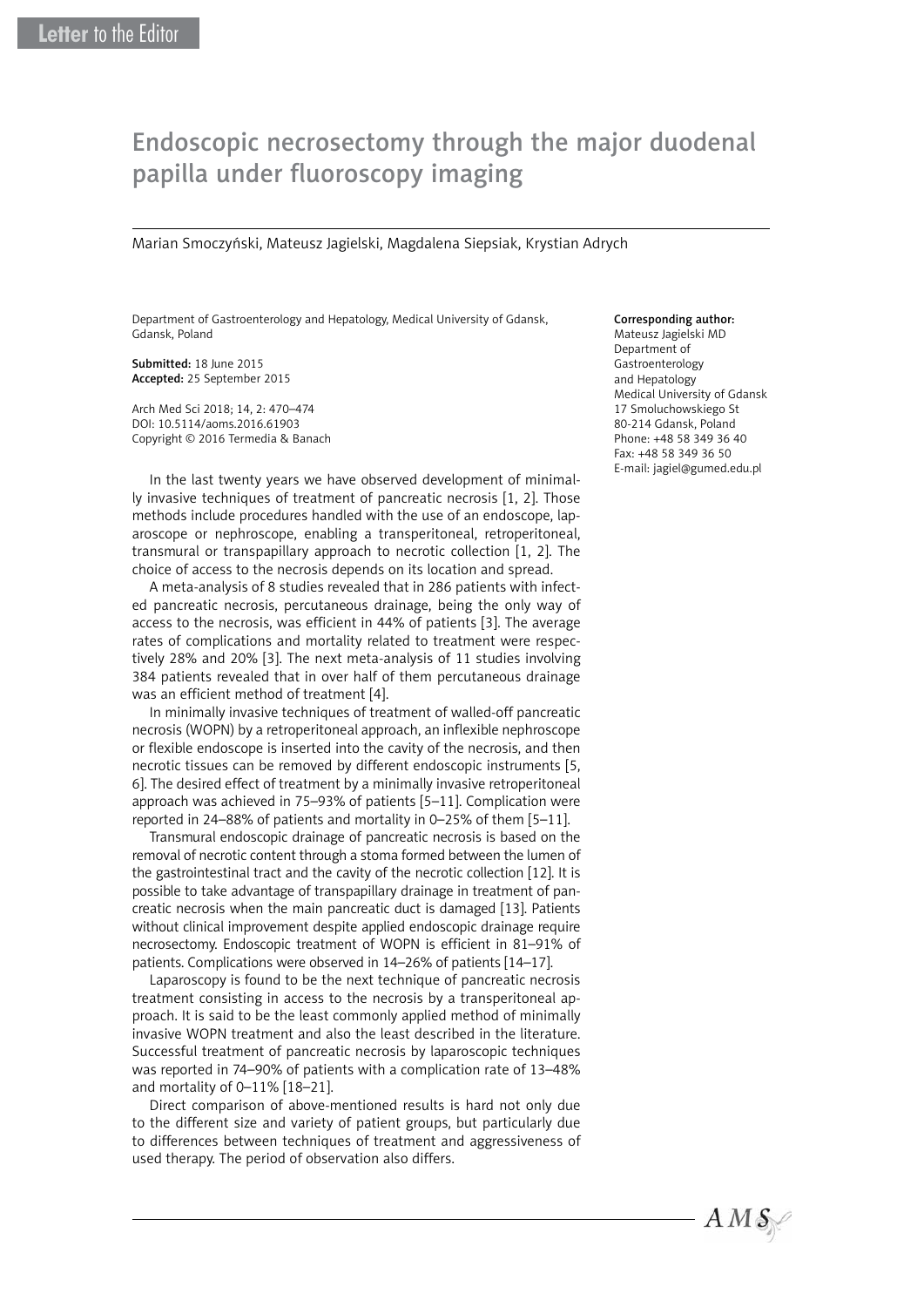The choice of WOPN treatment method should depend on the experience of the medical center.

In infected walled-off pancreatic necrosis a stepup approach should be the first type of therapeutic procedure. This strategy can be applied with different ways of access to the cavity of the necrosis. Expansion of the access to the necrosis creates better drainage conditions.

Herein, we introduce a description of successful treatment of a patient with WOPN using minimally invasive techniques. In the applied treatment two ways of access to the cavity of the necrosis were used. First the endoscopic transmural drainage was made, since the distance between the lumen of the gastrointestinal tract and the cavity of the necrosis did not exceed 1 cm on endoscopic ultrasonography. Thereafter endoscopic transpapillary drainage was performed, because necrotic collection had communicated with the main pancreatic duct.

According to the first published scientific reports concerning endoscopic drainage of walledoff pancreatic necrosis, a small fistula (10–12 mm) between the lumen of the gastrointestinal tract and a cavity of the necrosis used to be made [16, 22]. With the spread of this method the diameter of the fistula was widened to 2 cm [23, 24]. Dilation of the cystostomy up to 20 mm enabled fiberoscope entrance to the cavity of the necrosis and performance of endoscopic necrosectomy [23, 24]. In the described case the endoscopic necrosectomy was performed without the necessity of insertion of the fiberoscope into the cavity of the necrosis. In our study necrotic tissues were removed through the major duodenal papilla using a Dormia basket and under fluoroscopy imaging, which gave beneficial clinical effects.

A 65-year-old woman after acute necrotizing gallstone-induced pancreatitis was admitted to our department in order to begin endoscopic treatment of infected WOPN in May 2013. At admission the patient suffered from abdominal pain, fever and shivers lasting for 2 weeks. Laboratory blood tests indicated elevated levels of amylase, lipase and markers of inflammation. Contrast-enhanced computed tomography (CECT) of the abdomen showed walled-off collection (202 × 130 × 240 mm) with tissue fragments, extending down the abdomen and drawing aside surrounding organs (Figure 1). After being explained the possible treatment complications and forecasted time of hospitalization, the patient expressed consciously her acceptance of endoscopic treatment of the WOPN. During hospitalization the fistula between the posterior wall of the stomach and the collection of the necrosis was made under endoscopic ultrasonography, resulting in an outflow of necrotic content. Using a high-pressure balloon the fistula was widened to a diameter of 20 mm. Afterwards through the stoma a double pigtail 8.5-Fr stent and a 8-Fr nasocystic drain were inserted (Figure 2) in order to irrigate the collection (200 ml saline solution every 4 h). Based on the results of a culture of the necrotic content the patient received antibiotic therapy – piperacillin with tazobactam  $(4 g + 0.5 g)$  intravenously every 8 h for 32 days. After the first 12 days of active transmural drainage, endoscopic retrograde pancreatography was



Figure 1. Contrast-enhanced computed tomography of the abdomen performed before the treatment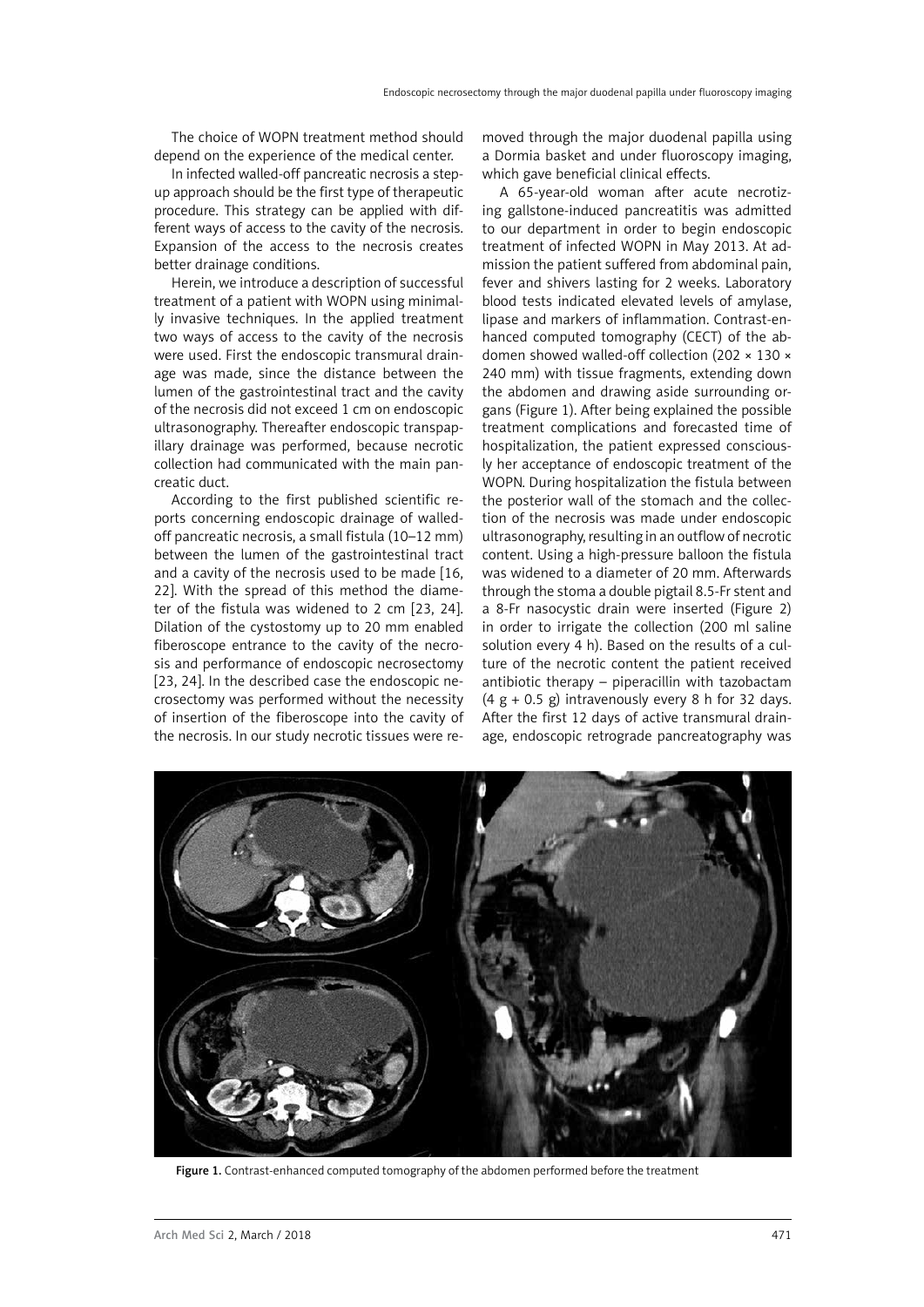

Figure 2. Transmural drainage of the WOPN

performed. The procedure revealed a complete disruption of the main pancreatic duct (MPD). Part of the MPD in the head of the pancreas was contrasted through the major duodenal papilla, from where the contrast flowed down to the cavity of the WOPN (Figure 3). Sphincterotomy was performed before a mechanical dilatation of the MPD in the head of the pancreas using a 10-Fr dilatator. A transpapillary 8-Fr nasocystic drain and 10-Fr pancreatic stent were inserted (Figure 4). The decision to perform the endoscopic necrosectomy was made due to the presence of tissue elements in the cavity of the collection (Figure 5). The numerous necrotic tissues were removed through the major duodenal papilla using the Dormia basket under fluoroscopy imaging (Figure 6). Endoscopic necrosectomy was performed three times during the drainage. After 42 days of active trans-



Figure 3. Complete disruption of the main pancreatic duct







Figure 4. Transpapillary drainage of the WOPN Figure 5. Endoscopic necrosectomy under fluoroscopy imaging. The Dormia basket was inserted in the collection of the necrosis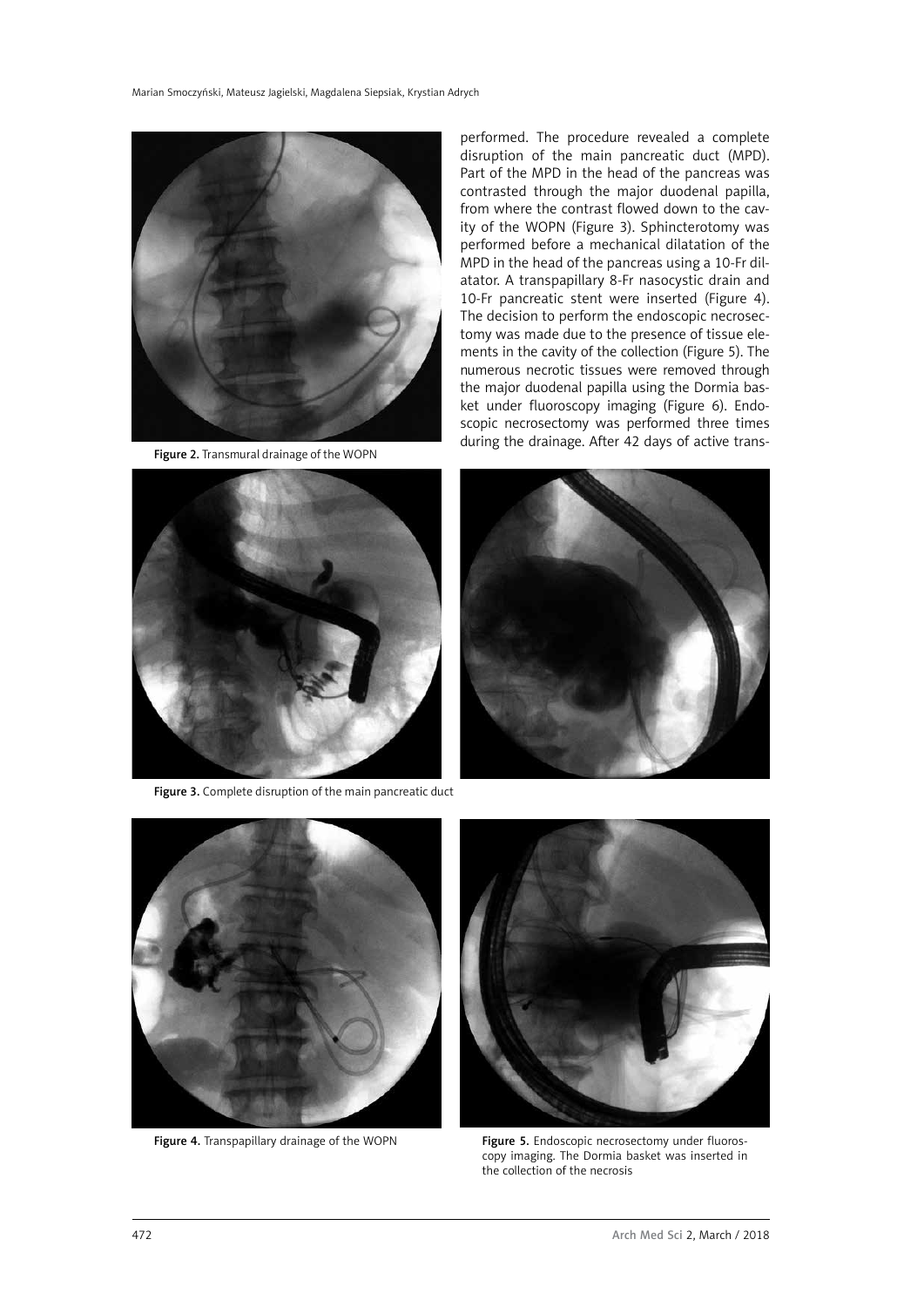

Figure 6. Endoscopic necrosectomy under fluoroscopy imaging. The nasocystic drain was guided through the major duodenal papilla in the cavity of the WOPN



Figure 7. Contrast-enhanced computed tomography of the abdomen performed after endoscopic treatment



Figure 8. Endoscopic retrograde pancreatography after the passive drainage of the necrosis

mural drainage and 30 days of active transpapillary drainage, clinical symptoms resolved. Regression of the WOPN (collection < 3 cm) was observed, which enabled removal of the nasocystic drain, leaving transmural and transpapillary stents in order to avoid return of the collection. During the next hospitalization and three months after the end of active drainage, CECT of the abdomen (Figure 7) indicated complete regression of the collection. This allowed transmural and transpapillary stents to be removed (Figure 8). After the therapeutic process the patient formally allowed our team to publish her case of treatment for scientific purposes.

## Conflict of interest

The authors declare no conflict of interest.

## References

- 1. Freeman ML, Werner J, van Santvoort HC, et al. Interventions for necrotizing pancreatitis: summary of a multidisciplinary consensus conference. Pancreas 2012; 41: 1176-94.
- 2. Loveday BP, Petrov MS, Connor S, et al. A comprehensive classification of invasive procedures for treating the local complications of acute pancreatitis based on visualization, route, and purpose. Pancreatology 2011; 11: 406-13.